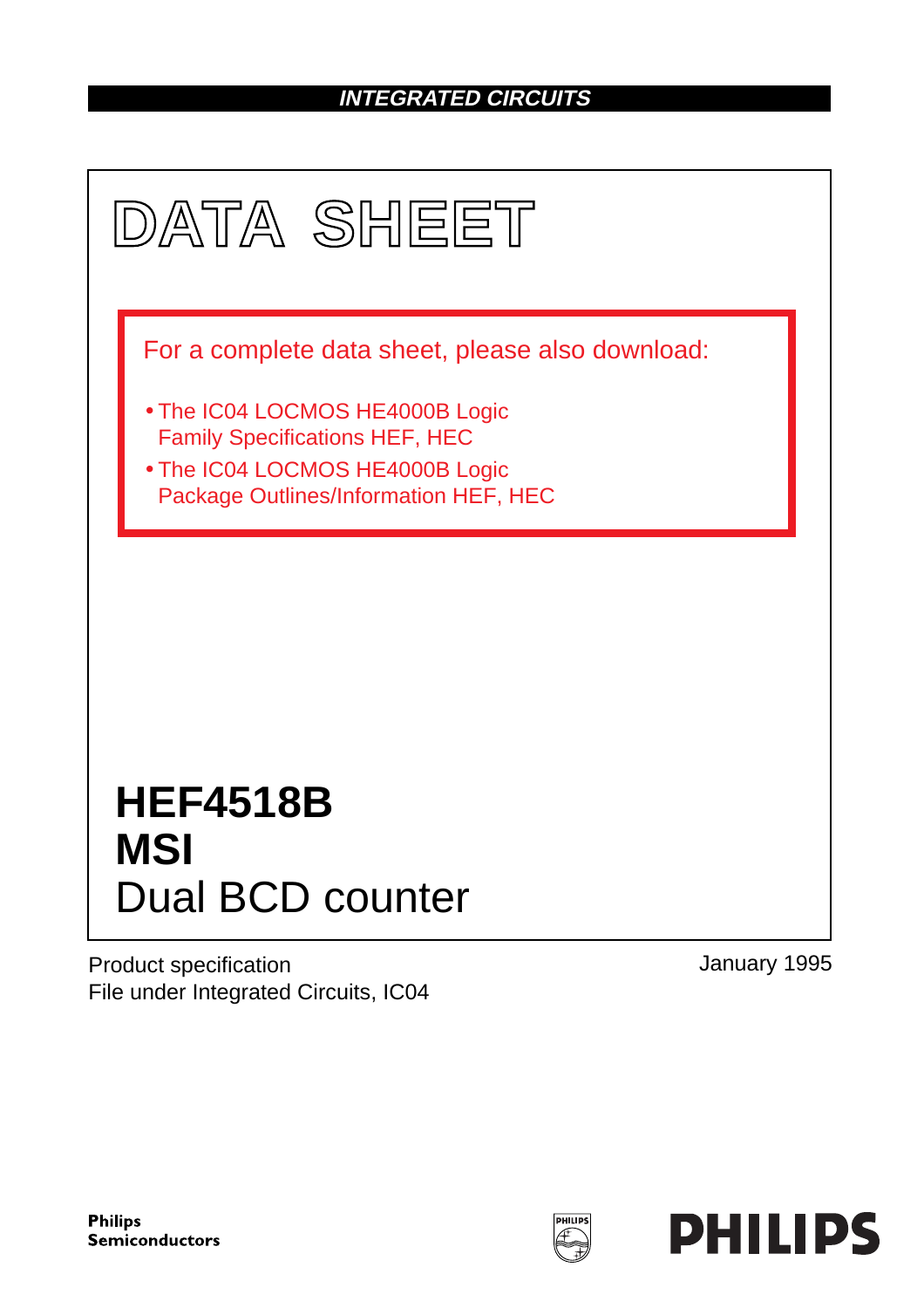# **MSI**

## **Dual BCD counter HEF4518B**

### **DESCRIPTION**

T he HEF4518B is a dual 4-bit internally synchronous BCD counter. The counter has an active HIGH clock input  $(CP_0)$  and an active LOW clock input  $(\overline{CP}_1)$ , buffered outputs from all four bit positions  $(O_0$  to  $O_3)$  and an active HIGH overriding asynchronous master reset input (MR). The counter advances on either the LOW to HIGH transition of the CP<sub>0</sub> input if  $\overline{\text{CP}}_1$  is HIGH or the HIGH to

LOW transition of the  $\overline{\text{CP}}_1$  input if CP<sub>0</sub> is LOW. Either CP<sub>0</sub> or  $\overline{\text{CP}}_1$  may be used as the clock input to the counter and the other clock input may be used as a clock enable input. A HIGH on MR resets the counter  $(O_0$  to  $O_3 = LOW)$ independent of  $CP_0$ ,  $\overline{CP_1}$ .

Schmitt-trigger action in the clock input makes the circuit highly tolerant to slower clock rise and fall times.



### **PINNING**

| $CP0A$ , $CP0B$                     | clock inputs (L to H triggered) |
|-------------------------------------|---------------------------------|
| CP <sub>1A</sub> , CP <sub>1B</sub> | clock inputs (H to L triggered) |
| $MR_A$ , MR <sub>B</sub>            | master reset inputs             |
| $O_{0A}$ to $O_{3A}$                | outputs                         |
| $O_{0B}$ to $O_{3B}$                | outputs                         |
|                                     |                                 |



HEF4518BP(N): 16-lead DIL; plastic (SOT38-1) HEF4518BD(F): 16-lead DIL; ceramic (cerdip) (SOT74) HEF4518BT(D): 16-lead SO; plastic (SOT109-1) ( ): Package Designator North America

### **APPLICATION INFORMATION**

Some examples of applications for the HEF4518B are:

- Multistage synchronous counting.
- Multistage asynchronous counting.
- Frequency dividers.

### **FAMILY DATA, I<sub>DD</sub> LIMITS category MSI**

See Family Specifications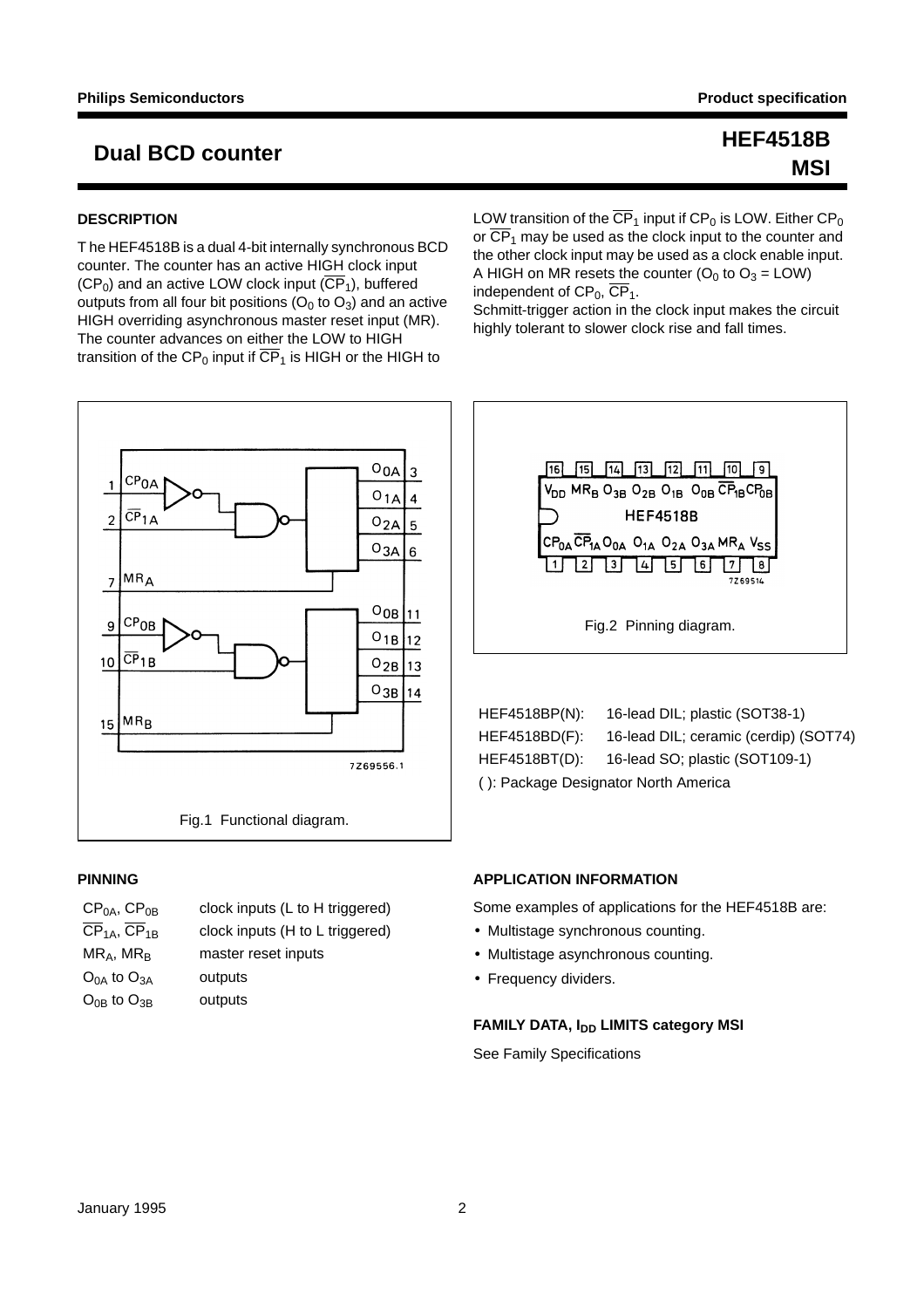1996 Yasunar January 1995 3



 $\omega$  rotated correctly when browsing through the pdf in the Acrobat reader.This text is here in the pdf in the  $\alpha$ 

### $\mathbf \omega$ **FUNCTION TABLE**

| CP <sub>0</sub> | $\mathsf{CP}_1$ | ΜR | MODE                 |
|-----------------|-----------------|----|----------------------|
|                 | н               |    | counter advances     |
|                 |                 |    | counter advances     |
|                 | X               | L  | no change            |
| X               |                 | L  | no change            |
|                 |                 |    | no change            |
| н               |                 | L  | no change            |
| x               | x               | н  | $O_0$ to $O_3$ = LOW |

### **Notes**

1. H <sup>=</sup> HIGH state (the more positive voltage)

 $L =$  LOW state (the less positive voltage)

X = state is immaterial

- = positive-going transition
- = negative-going transition

HEF4518B

MSI

# Dual BCD counter Dual BCD counter

Philips Semiconductors

Philips Semiconductors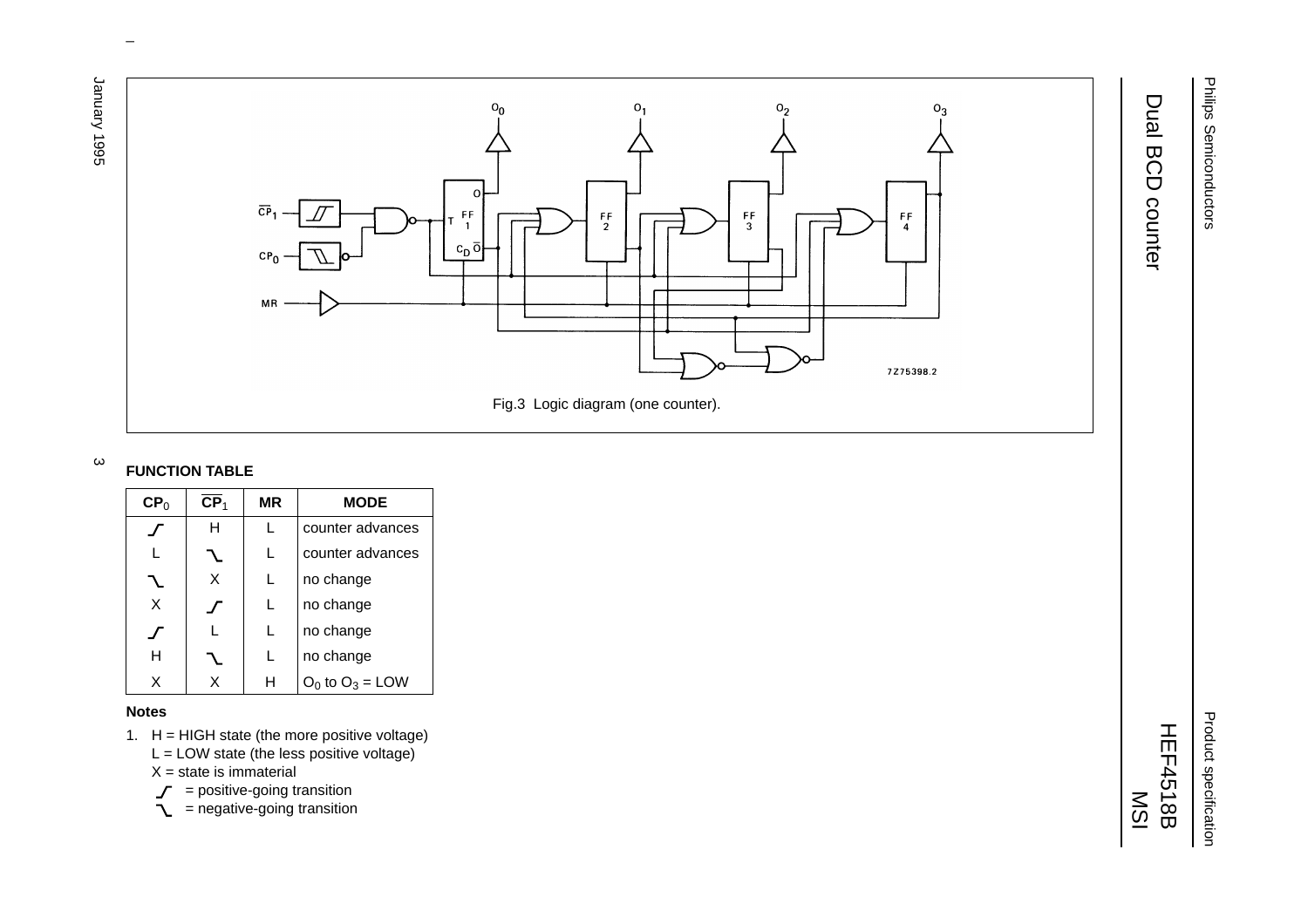## Dual BCD counter New York 1999 HEF4518B

# MSI

### **AC CHARACTERISTICS**

 $V_{SS} = 0$  V; T<sub>amb</sub> = 25 °C; C<sub>L</sub> = 50 pF; input transition times  $\leq$  20 ns

|                                                  | <b>V<sub>DD</sub></b><br>$\mathbf{V}$ | <b>SYMBOL</b>     |    | MIN. TYP. MAX. |        |            | <b>TYPICAL EXTRAPOLATION</b><br><b>FORMULA</b> |
|--------------------------------------------------|---------------------------------------|-------------------|----|----------------|--------|------------|------------------------------------------------|
| Propagation delays                               |                                       |                   |    |                |        |            |                                                |
| $CP_0$ , $\overline{CP}_1 \rightarrow O_n$       | 5                                     |                   |    | 120            | 240 ns |            | 93 ns + $(0,55 \text{ ns/pF}) C_L$             |
| <b>HIGH to LOW</b>                               | 10                                    | t <sub>PHL</sub>  |    | 55             | 110    | ns         | 44 ns + $(0,23 \text{ ns/pF}) C_L$             |
|                                                  | 15                                    |                   |    | 40             | 80     | ns         | 32 ns + $(0,16 \text{ ns/pF}) C_L$             |
|                                                  | 5                                     |                   |    | 120            | 240    | ns         | 93 ns + $(0,55 \text{ ns/pF}) C_L$             |
| LOW to HIGH                                      | 10                                    | t <sub>PLH</sub>  |    | 55             | 110    | ns         | 44 ns + $(0,23 \text{ ns/pF}) C_L$             |
|                                                  | 15                                    |                   |    | 40             | 80     | ns         | 32 ns + $(0,16 \text{ ns/pF}) C_L$             |
| $MR \rightarrow O_n$                             | 5                                     |                   |    | 75             | 150    | ns         | 48 ns + (0,55 ns/pF) CL                        |
| <b>HIGH to LOW</b>                               | 10                                    | t <sub>PHL</sub>  |    | 35             | 70     | ns         | 24 ns + $(0,23 \text{ ns/pF}) C_L$             |
|                                                  | 15                                    |                   |    | 25             | 50 ns  |            | 17 ns + $(0,16 \text{ ns/pF}) C_L$             |
| Output transition                                |                                       |                   |    |                |        |            |                                                |
| times                                            | 5                                     |                   |    | 60             | 120 ns |            | 10 ns + $(1,0 \text{ ns/pF}) C_L$              |
| <b>HIGH to LOW</b>                               | 10                                    | $t_{THL}$         |    | 30             | 60     | ns         | 9 ns + $(0,42 \text{ ns/pF}) C_L$              |
|                                                  | 15                                    |                   |    | 20             | 40     | ns         | 6 ns + $(0,28 \text{ ns/pF}) C_L$              |
|                                                  | 5                                     |                   |    | 60             | 120    | ns         | 10 ns + $(1,0 \text{ ns/pF}) C_L$              |
| LOW to HIGH                                      | 10                                    | $t_{\text{TLH}}$  |    | 30             | 60     | ns         | 9 ns + $(0,42 \text{ ns/pF}) C_L$              |
|                                                  | 15                                    |                   |    | 20             | 40     | ns         | 6 ns + $(0,28 \text{ ns/pF}) C_L$              |
| Minimum $CP0$                                    | 5                                     |                   | 60 | 30             |        | ns         |                                                |
| pulse width; LOW                                 | 10                                    | t <sub>WCPL</sub> | 30 | 15             |        | ns         |                                                |
|                                                  | 15                                    |                   | 20 | 10             |        | ns         |                                                |
| Minimum $\overline{\text{CP}}_1$                 | $\sqrt{5}$                            |                   | 60 | 30             |        | ns         |                                                |
| pulse width; HIGH                                | 10                                    | t <sub>WCPH</sub> | 30 | 15             |        | ns         |                                                |
|                                                  | 15                                    |                   | 20 | 10             |        | ns         |                                                |
| Minimum MR                                       | 5                                     |                   | 30 | 15             |        | ns         |                                                |
| pulse width; HIGH                                | 10                                    | t <sub>WMRH</sub> | 20 | 10             |        | ns         |                                                |
|                                                  | 15                                    |                   | 16 | 8              |        | ns         |                                                |
| Recovery time                                    | $\overline{5}$                        |                   | 50 | 25             |        | ns         |                                                |
| for MR                                           | 10                                    | t <sub>RMR</sub>  | 30 | 15             |        | ns         | see also waveforms<br>Figs 4 and 5             |
|                                                  | 15                                    |                   | 20 | 10             |        | ns         |                                                |
| Set-up times                                     | 5                                     |                   | 50 | 25             |        | ns         |                                                |
| $\text{CP}_0 \rightarrow \overline{\text{CP}}_1$ | 10                                    | $t_{\rm su}$      | 30 | 15             |        | ns         |                                                |
|                                                  | 15                                    |                   | 20 | 10             |        | ns         |                                                |
|                                                  | 5                                     |                   | 50 | 25             |        | ns         |                                                |
| $\overline{\text{CP}}_1 \rightarrow \text{CP}_0$ | 10                                    | $t_{\rm su}$      | 30 | 15             |        | ns         |                                                |
|                                                  | 15                                    |                   | 20 | 10             |        | ns         |                                                |
| Maximum clock                                    | $\sqrt{5}$                            |                   | 8  | 16             |        | <b>MHz</b> |                                                |
| pulse frequency                                  | 10                                    | $f_{\text{max}}$  | 15 | 30             |        | <b>MHz</b> |                                                |
|                                                  | 15                                    |                   | 20 | 40             |        | <b>MHz</b> |                                                |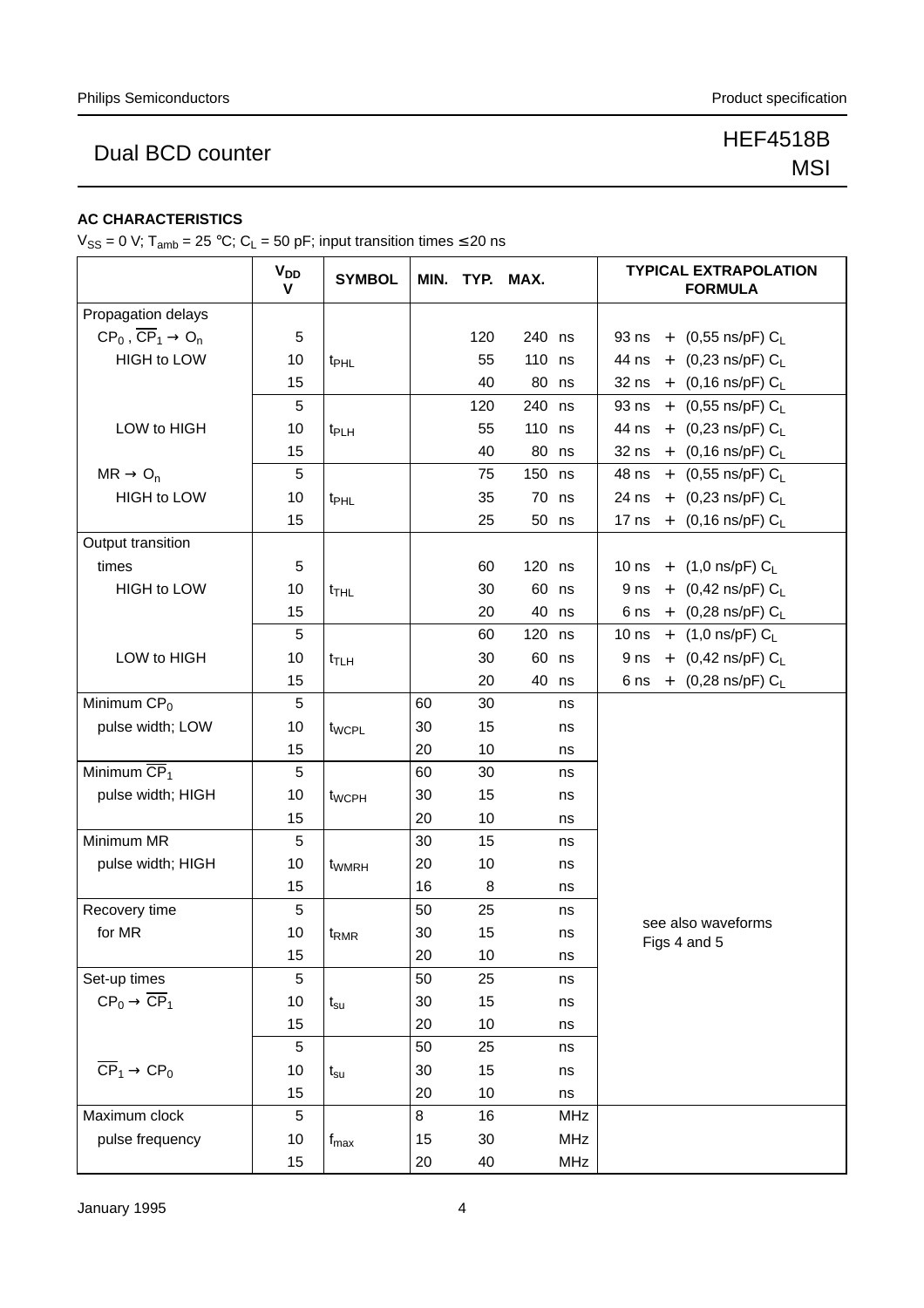## Dual BCD counter New York 1999 HEF4518B

# MSI

### **AC CHARACTERISTICS**

 $V_{SS} = 0$  V; T<sub>amb</sub> = 25 °C; input transition times  $\leq$  20 ns

|                 | V <sub>DD</sub><br>٧ | TYPICAL FORMULA FOR P (µW)                                                                     |                                                          |
|-----------------|----------------------|------------------------------------------------------------------------------------------------|----------------------------------------------------------|
| Dynamic power   | 5                    | 750f <sub>i</sub> + $\Sigma$ (f <sub>o</sub> C <sub>L</sub> ) × V <sub>DD</sub> <sup>2</sup>   | where                                                    |
| dissipation per | 10                   | 3300 f <sub>i</sub> + $\Sigma$ (f <sub>o</sub> C <sub>L</sub> ) × V <sub>DD</sub> <sup>2</sup> | $f_i$ = input freq. (MHz)                                |
| package (P)     | 15                   | 8000 f <sub>i</sub> + $\Sigma$ (f <sub>o</sub> C <sub>L</sub> ) × V <sub>DD</sub> <sup>2</sup> | $f_0$ = output freq. (MHz)                               |
|                 |                      |                                                                                                | $C_1$ = load capacitance (pF)                            |
|                 |                      |                                                                                                | $\sum$ (f <sub>o</sub> C <sub>L</sub> ) = sum of outputs |
|                 |                      |                                                                                                | $V_{DD}$ = supply voltage (V)                            |

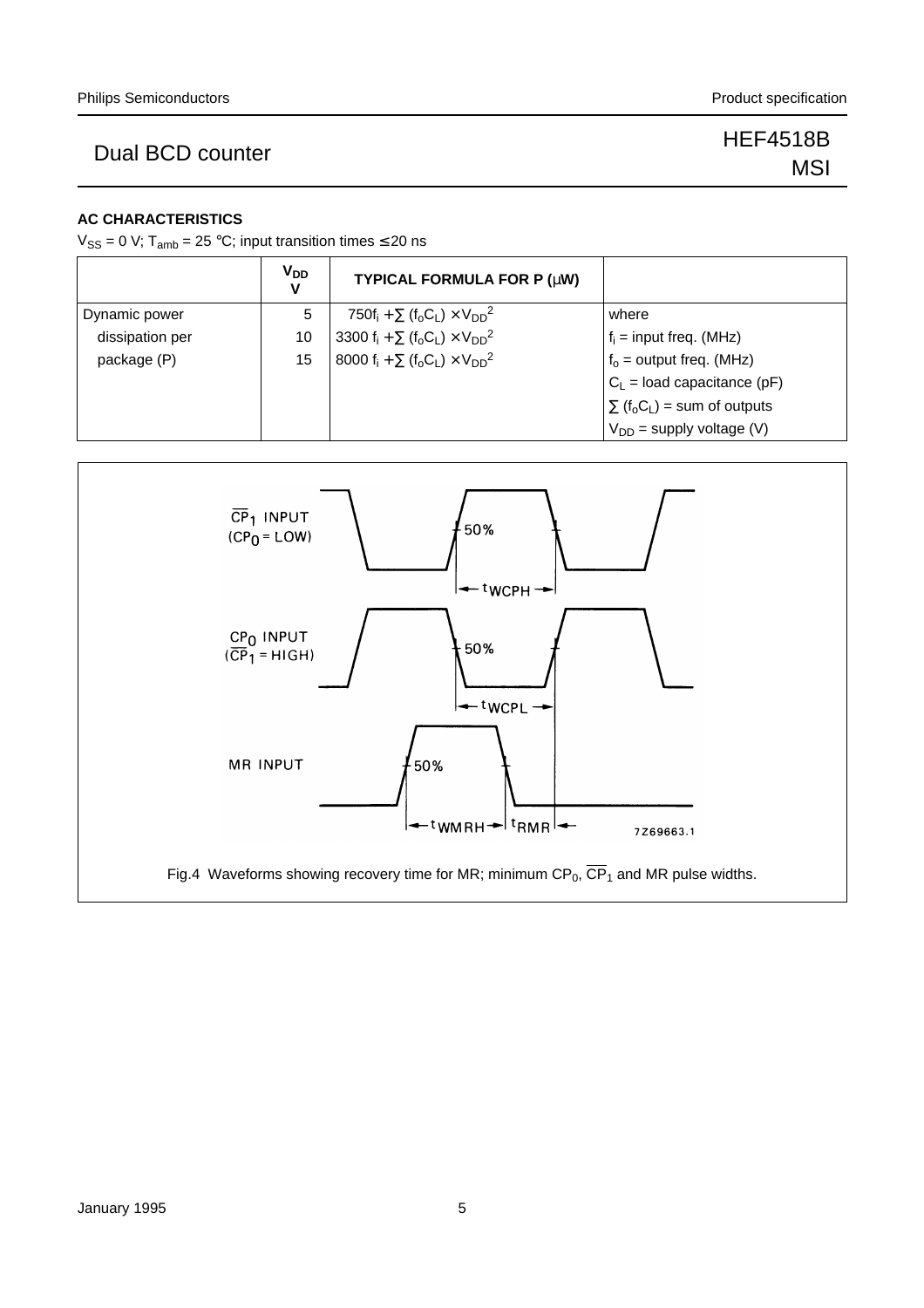## Dual BCD counter New York 1999 HEF4518B

# MSI